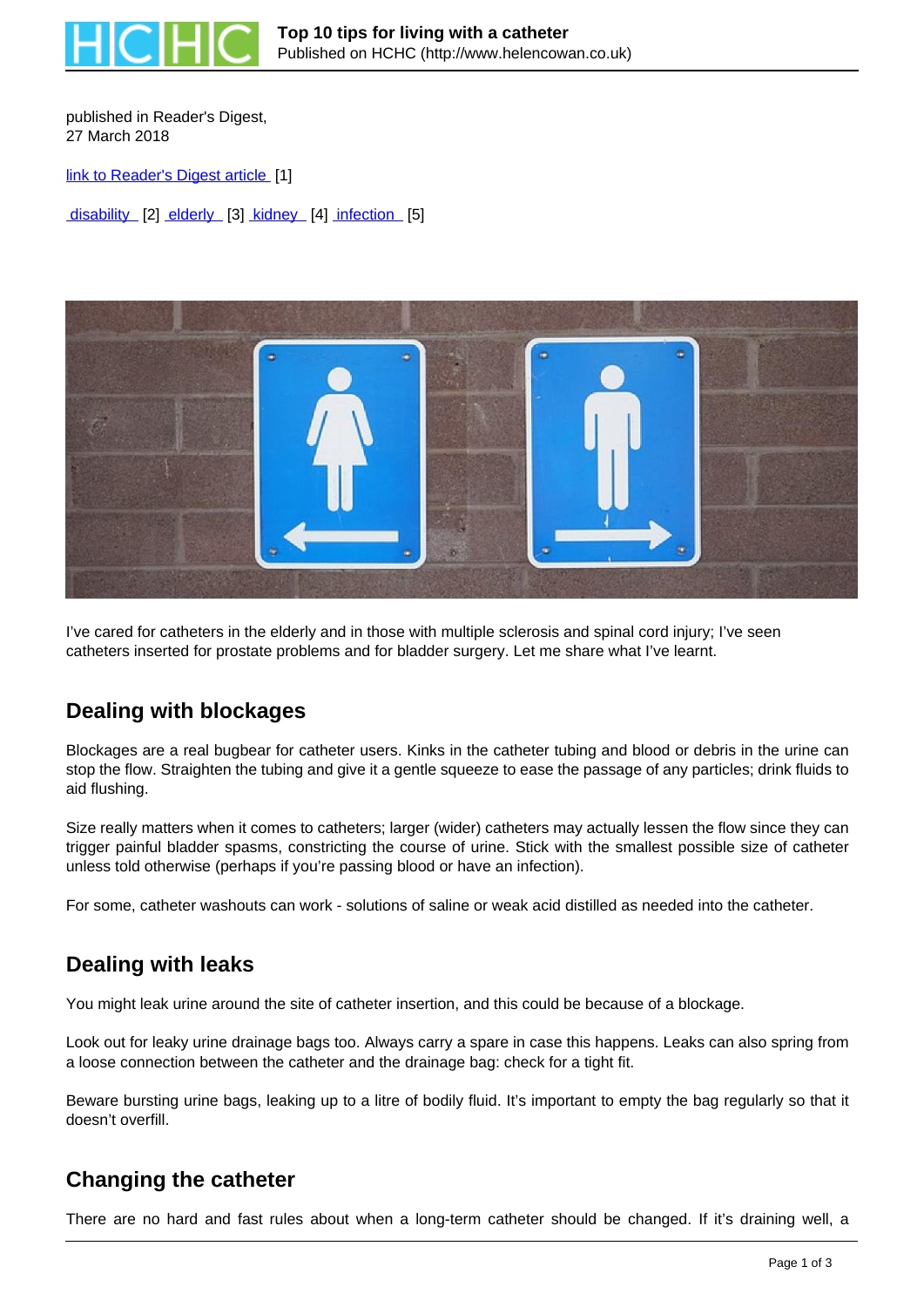

change every eight to twelve weeks should suffice. Change it too often and you risk causing trauma and infection; leave it too long and bacteria can build up.

A small balloon (inflated with water) holds the catheter in place. This must be deflated before the catheter is removed.

# **Preventing infection**

Is very difficult when you have a catheter. Studies show that people with long term catheters are up to 6.5 times more likely to develop a urinary tract infection. Signs include cloudy, smelly (and maybe bloody) urine, pain around the catheter and fever.

Drinking fluids (unless you are advised not to by your doctor) can help flush bacteria through the system quickly.

The silver lining is that…using silver lined catheters just might reduce your likelihood of getting an infection, since silver can kill bacteria. More important still is good hygiene.

## **Being discreet**

If you don't want a visible urine collection bag, you can instead attach a valve (or 'tap') to the end of the catheter tubing, and simply open it when you need to pass urine. You can also choose a urine drainage bag that fits snugly against your abdomen (known as a 'belly bag'), hidden under your clothing.

Having a catheter inserted through an incision in the abdominal wall (piercing the bladder) may make sexual intercourse easier.

#### **Having a catheter inserted through an incision in the abdominal wall (piercing the bladder) may make sexual intercourse easier.**

#### **Being detective**

When you've got a catheter, you become expert at what healthy urine looks like: its colour, its content (any debris or blood) and its volume. You'll also learn some cool facts. Did you know that beetroot or blackcurrant juice can turn your urine dark red whilst medications [6] can make your urine brown, orange, blue or green?

## **The alternative**

If your bladder needs help emptying but you don't want to wear an indwelling catheter, you can perform intermittent self catheterisation – as long as you have good manual dexterity. It involves inserting a catheter for just long enough to drain the bladder, and then removing it.

# **Going on holiday**

Be sure to pack spare catheters, drainage bags and sterile equipment for changing the catheter in case it blocks. If you're going to a hot country, remember to increase your fluid intake: dehydration can increase likelihood of blockage and infection.

'Travelers' constipation' can be triggered when on holiday because of changes to diet and lifestyle. When constipated, your catheter can block or leak because of pressure on the bladder from the bowel. Gentle exercise, fluids and fibre can relieve constipation [7].

## **When to call for help**